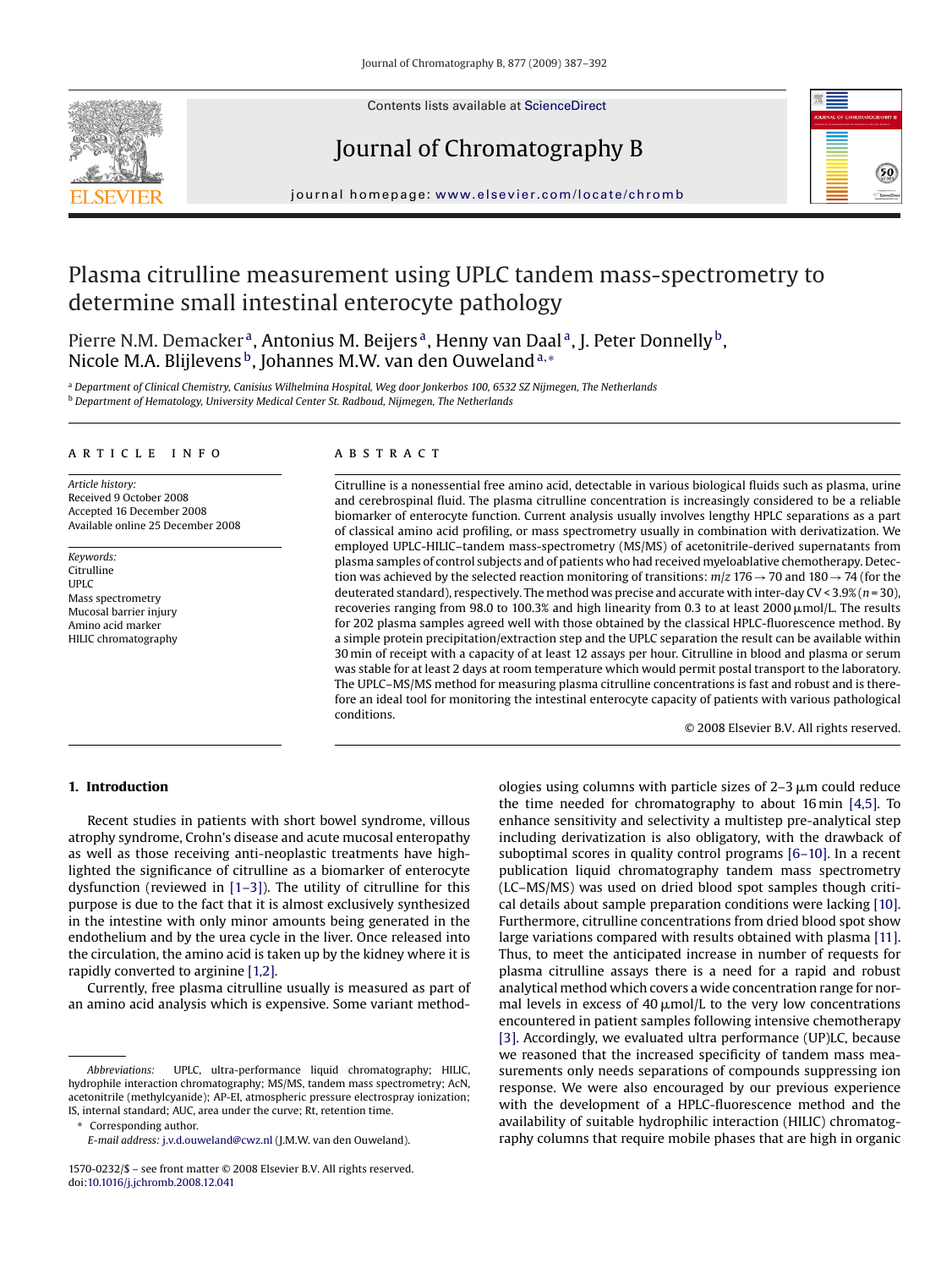content. Due to their volatility, desolvation and ionization of the analytes is promoted resulting in increased electrospray ionization mass-sensitivity yielding a 10-fold lower limit of detection. With acetonitrile (AcN) for extraction, an evaporation/reconstitution step is not only redundant, but also eliminates interference by polar species from the matrix because they elute after the analytes of interest [\[12\].](#page-4-0)

A rapid and robust method for measuring plasma citrulline concentrations would also allow the results to be used for monitoring the intestinal enterocyte capacity of patients with various pathological conditions.

# **2. Experimental**

## *2.1. Materials and chemicals*

l-Citrulline (cat. no. 1.12117.0050) and the various acids were obtained from Merck; the internal standard  $d_7$ -citrulline (Lcitrulline-2,3,3,4,4,5,5-d<sub>7</sub>, cat. no. D-6396) was purchased from CDN isotopes, Quebec and contained 65 atom% deuterated atoms, divided over 99.27% 2,5,5-d<sub>3</sub> and 39% 3,3,4,4-d<sub>4</sub>. Water was prepared by USF-ELGA, Rossmark, Ede, The Netherlands and ULC/MS grade AcN, methanol, glacial acetic acid (No. 489741) and formic acid (No. 589151) were supplied by Biosolve BV, Valkenswaard, The Netherlands. Stock solutions and working standard solutions were prepared in water, distributed in small aliquots and frozen at−80 ◦C.

# *2.2. Protein precipitation/extraction*

We added 10  $\mu$ L of plasma, or water as a blank, or standard solutions of *L*-citrulline at concentrations of: 10, 25, 50, 100 and up to 2000µmol/L in distilled water to 50µL of 0.1 mol/L HCl resulting in a final pH of 1.6. This was mixed by vortex with 1 mL AcN/H<sub>2</sub>O 9:1 (v/v) in which the internal standard d<sub>7</sub>-citrulline was dissolved at a concentration of 0.2 mg/L. After a further vortex mix the solution was centrifuged for 5 min at  $16,000 \times g$  after which the supernatant was dispensed into autosampler vials. This protein precipitation/extraction at a pH < p*K* of 2.4 occurs theoretically at maximal solubility [\[2,12\].](#page-4-0)

# *2.3. UPLC–MS/MS system*

Solvent delivery and sample introduction were performed using a Waters ACQUITY Ultra Performance LC system (Waters, Milford, MA, USA) equipped with a thermostat for both the sample and column compartments which were maintained at 4 and  $55^{\circ}$ C, respectively. A Waters ACQUITY TQ tandem quadrupole mass spectometer, interfaced with an atmospheric pressure electrospray ionization (AP-ESI) source was used for the analysis. Separation was performed on a HILIC column, 2.1 mm  $\times$  100 mm, packed with 1.7 μm particles (ACQUITY UPLC BEH HILIC, part No. 186003461, from Waters) designed to withstand 15,000 psi. Mobile phases A and B consisted of distilled water containing  $0.1\%$  (v/v) formic acid, and AcN with 0.1% formic acid, respectively. The gradient program was as follows: flow rate in all steps at 0.45 mL/min unless otherwise indicated. Initial: 90% B; 0–2.5 min: a gradient to 55% B; 2.5–3.5 min: 2% B; 3.5–4.9 min: reversion of the mobile phase to 90% B at a flow rate of 0.60 mL/min; 4.9–5 min; 90% phase B. We used full loop injection to introduce 10  $\mu$ L of sample into the system. L-Citrulline and the deuterated IS under these conditions were eluted at about 1.55 min.

The AP-ESI was operated in the positive ion mode. Nitrogen was used as the nebulizing and desolvation gas at a flow rate of 100 and 1000 L/h, respectively; argon at a pressure around  $3 \times 10^{-3}$  mbar was used as collision gas at a flow rate of 15 mL/h. The ion source and the desolvation temperature were maintained at 130 and 400 $\degree$ C, respectively. Fragments of l-citrulline and the IS were detected by selected reaction monitoring using mass-to-charge (*m*/*z*) transitions of 176  $\rightarrow$  70 for quantitation and 176  $\rightarrow$  113 for confirmation of L-citrulline and  $180 \rightarrow 74$  for quantitation of the IS [\(Fig. 1](#page-2-0) at the top shows the fragments), with a dwell time of 0.120 s; cone gas was set at 50 L/h and cone voltage at 20.0 V; while collision energy was set at 22, 15 and 22 eV, respectively, for the above mentioned transitions at a delay time of 0.005 s. All aspects of system operation and data acquisition were controlled using Masslynx v4.1 software with automated data processing using the Quanlynx Application Manager (Waters).

# **3. Method validation**

# *3.1. Testing ion suppression*

Under continuous registration, we infused a constant flow of  $0.5 \mu$ mol/L citrulline solution directly in the MS while we also started the autosampler to inject once 10  $\mu$ L of a plasma extract at a concentration of about 40  $\mu$ mol/L standard diluted with HCl and AcN as described above.

### *3.2. False positive interference by blanks*

To select the best option for protein precipitation/extraction, we paid attention to the false positive signals at the selected transitions of the respective blanks. In addition, we tested whether the transition 176 > 113 which we usually used for recognition resulted in more accurate values when applied for quantitation, versus the transition 176 > 70. This is of special interest when analysing low concentrations of citrulline. However, throughout this study, the transition 176 > 70 could be used.

## *3.3. Linearity and limit of quantification*

On different occasions, we measured calibration curves by analysing standards either in distilled water or plasma with low normal or normal citrulline concentrations. The least-squares linear regression curves were calculated by use of Excel software. We applied the CLSI-EP6 protocol to test the linearity of the method. The dilutional linearity and limit of quantification (LOQ) of the assay were performed by serial dilution of both the aqueous standard sample as well as the low value plasma sample with water. LOQ was defined as the lowest concentration that could be measured with an imprecision <10% on multiple occasions by different operators.

### *3.4. Imprecision*

We determined intra- and inter-assay variation by use of 3 plasma samples with low, medium and high concentrations of citrulline and obtained intra-assay imprecision from 20 replicates measured in a single series and inter-assay imprecision from 30 assays over a 30 days period.

## *3.5. Recovery*

We estimated mean relative recoveries by adding three different concentrations of citrulline to a plasma sample with low basal citrulline concentration and measured recoveries in six replicates of these samples.

## *3.6. Method comparison*

202 plasma samples from normal individuals as well as from patients who had received myeloablative chemotherapy were used for method comparison. All samples had been stored at −80 ◦C.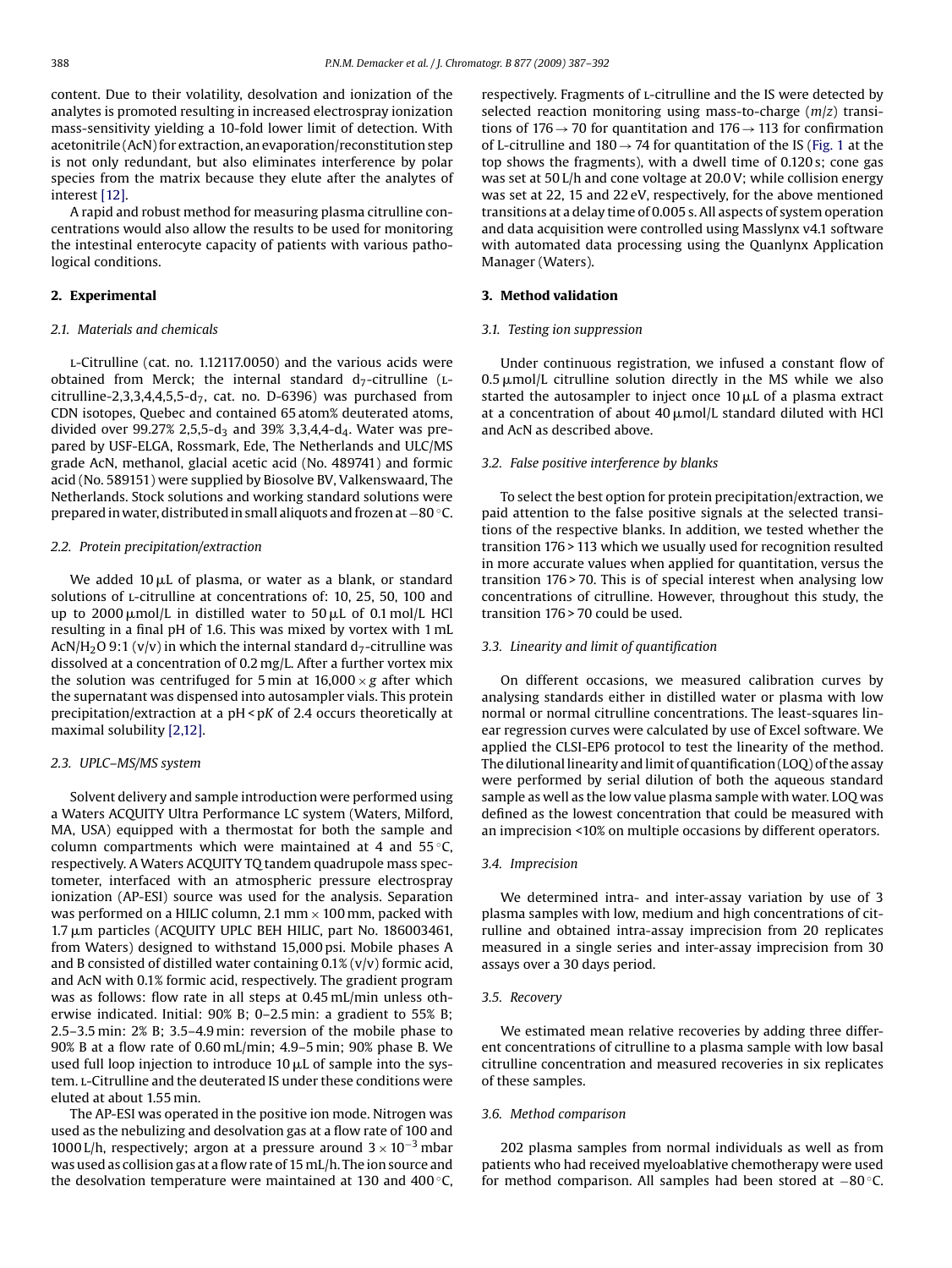<span id="page-2-0"></span>

Fig. 1. (Top) Molecular structure of *L*-citrulline (M+H<sup>+</sup> = 176) and breaking points to generate daughter fragments of *m*/*z*: 60; 72 and 113 (from left to right, respectively, the last fragment includes the middle). (Below) Registrations of peaks with the transitions: 176→70 for quantitation; 176→113 for recognition and reserve quantitation and 180 → 74 for quantitation of the IS. Samples had concentrations of 1958 µmol/L (AUC: 2382061) and 0.12 µmol/L (AUC: 882). No other peaks were present in the registration indicating excellent specificity. Ion suppression, if any, was between 0.65 and 1.31 min.

The UPLC–MS/MS method was compared to a HPLC-fluorescence method with on-line derivatizations with o-phtaldialdehyde [\[4,6\].](#page-4-0) We applied Passing–Bablok regression analysis [\[13\]](#page-4-0) to compare methods.

## *3.7. Sample material and stability*

We obtained both serum, EDTA- and heparin plasma from 20 subjects to compare citrulline concentrations in the various blood collection tubes. Stability in whole blood was tested in EDTA anticoagulated blood of four subjects that had been stored for 4, 24, 48 or 72 h at room temperature or at 4 ◦C. Stability in serum, EDTAor heparin plasma was tested in samples from three subjects with basal citrulline levels of 20, 30 and 95  $\mu$ mol/L, respectively, that had been stored at room temperature or at 4 ◦C for 24, 48 h or 7 days, or frozen at −20 ◦C and were reanalyzed after one to three freeze-thaw cycles.

## *3.8. Biological variation and reference values*

We determined biological intra- and inter-day variation by analyzing 11 plasma samples from five patients on the day of transplantation as well as 1 week later that have been obtained at regular intervals during the day between 9.00 a.m. and 9.00 p.m. To establish reference values, we selected 60 EDTA plasma samples of 20 adult males and 40 females sent in by general practitioners (plasma creatinine values for both sexes <110 and 90  $\mu$ mol/L, respectively, and normal liver function). The studies were approved by the local Ethics Committee.

#### **4. Results and discussion**

*4.1. Optimizing the protein precipitation/extraction step and analyte separation in the UPLC-HILIC–MS/MS method.*

## *4.1.1. The influence of acid*

AP-ESI requires protonation. Hence H<sup>+</sup>-ions have to be added to the system, preferably in the mobile phase. In addition, these ions also stimulate retention to the HILIC columns when highly organic phases like >80% AcN are used. Like all amino acids, citrulline is a biacid; it has two p*K*s: p*K*1 at about 9.4 and p*K*2 about 2.3 [\[2,11\]. A](#page-4-0)t neutral pH the molecule behaves as a zwitterion favoring partition into the high organic phase as a function of the hydrophobicity of the mobile phase. Below p*K*2 a higher ionic strength contributes. We tested the magnitude of the signal as function of the pH of the sample, using various strong and weak acids at maximal organic phase composition of 90% AcN. Our results showed the assay in which 10  $\mu$ L of sample was added to 50  $\mu$ L 0.1 mol/L HCl, before mixing with AcN + IS, was superior to the other variants tested. The signals for the standards and IS were highest; moreover, the IS signal in the plasma or serum samples was >90% of that in the aqueous samples (or calibrators and blanks) when  $10 \mu L$  (not  $50 \mu L$ ) of sample was protein precipitated/extracted. In all other acids and sample volumes tested, the IS signal in the plasma samples was  $\leq 50\%$  of that in the aqueous samples. Nevertheless, the response factors (area L-citrulline/area IS) with the use of different acids as proton donors were always comparable, resulting in similar end-concentrations and reflecting the validity of the IS to control the protein precipitation/extraction under all conditions tested.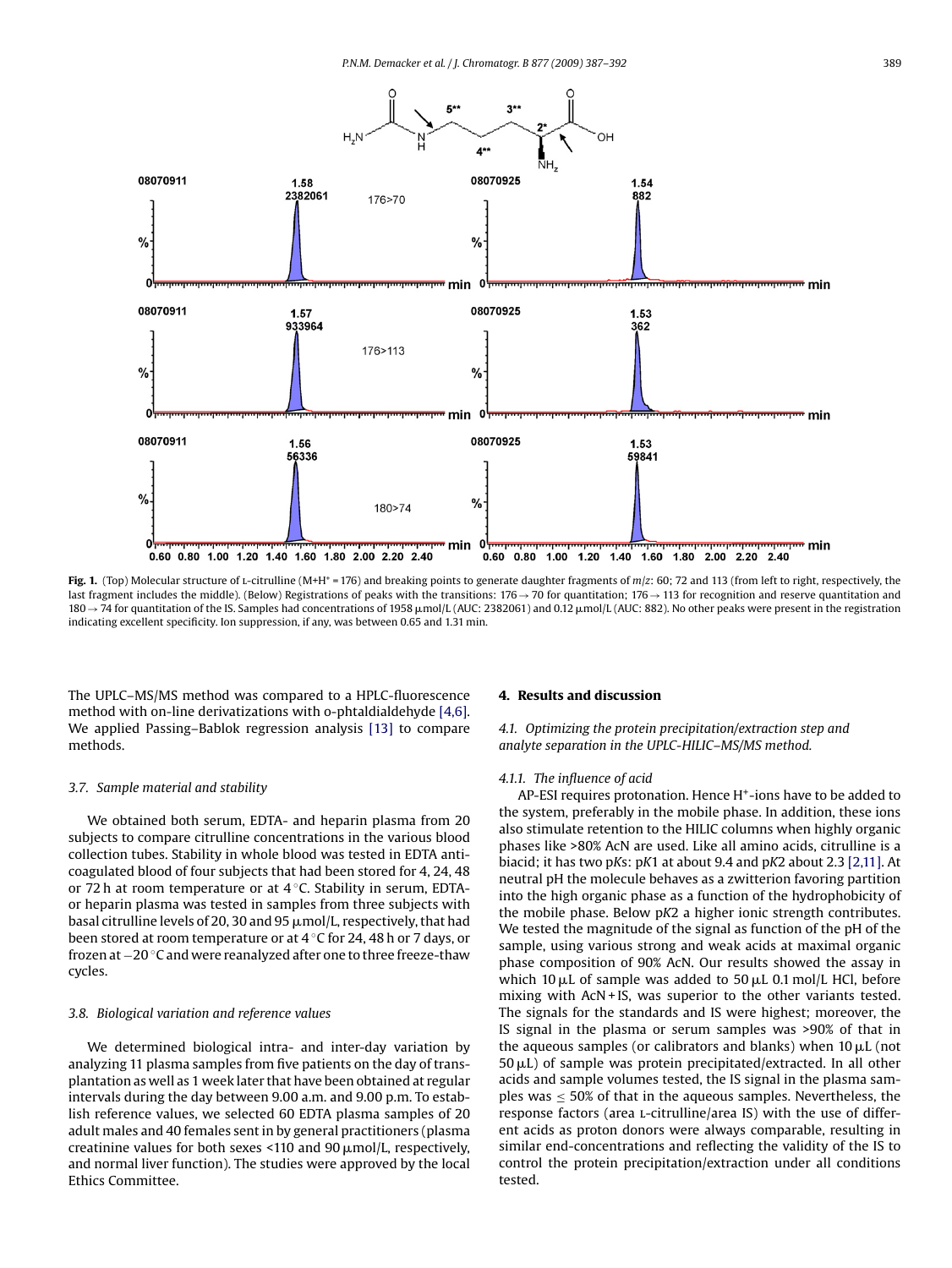## **Table 1**

Intra- and inter-day imprecision for three plasma samples with low, intermediate and high (patho)physiological concentrations of citrulline.

| Intra-day $(n=20)$ |               |     | Inter-day $(n=30)$                                                     |     |       |
|--------------------|---------------|-----|------------------------------------------------------------------------|-----|-------|
|                    |               |     | Concentration ( $\mu$ mol/L) SD CV (%) Concentration ( $\mu$ mol/L) SD |     | CV(%) |
| 5.6                | $0.2^{\circ}$ | 4.3 | 4.8                                                                    | 0.6 | 12.0  |
| 34.9               | 0.8           | 2.3 | 33.8                                                                   | 1.3 | 3.9   |
| 64.3               | 13            | 2.0 | 64.0                                                                   | 2.2 | 3.5   |

SD, standard deviation and CV, variation coefficient.

## *4.1.2. Ion suppression*

When present, ion suppression (i.e. a decrease of 25% in the base line between Rt 0.65 and 1.31 min) was outside the typical Rt for citrulline (at 1.55 min). In fact, the IS coelutes with l-citrulline which compensates for matrix effects if present. During routine analysis the baseline did not fluctuate at all demonstrating that ion suppression is not significant ([Fig. 1\).](#page-2-0)

## *4.2. Assay validation*

## *4.2.1. Linearity and limit of quantification*

Linearity was present up to at least 1958  $\mu$ mol/L. [Fig. 1](#page-2-0) shows the lowest and highest concentration with excellent chromatographic characteristics at high levels. Throughout this study, correlation coefficients >0.999 were observed. Complete identity for standards prepared either in distilled water (*x*) or plasma with either low normal or normal citrulline concentrations (*y*) was observed after correcting for the initial basal concentration: *y* = 1.002*x* + 1.803 and *y* = 0.9986*x* − 1.9491, respectively.

Linearity and absence of an intercept were found at high dilutions both for the aqueous standard sample as well as the low value plasma sample; and the latter was independent of the use of 176 > 113 or 176 > 70 as transition. An estimated quantification limit of 0.3 and 0.6  $\mu$ mol/L, respectively, was established for both transitions when analysing 10 µL of sample.

## *4.2.2. Imprecision*

The inter-day CV was about twice as high as the intra-day CV (Table 1). The low value control had a CV of 12% inherent in the 6–10-fold difference in concentrations. Nevertheless, the absolute SDs were the lowest (Table 1).

# *4.2.3. Recovery*

As already apparent from the spiking experiment to plasma showing high linearity, recoveries were satisfactory with mean recoveries of between 98.0 and 100.3% as shown in Table 2.

## *4.2.4. Method comparison*

Results for the 202 plasma samples showed excellent agreement between the results observed by the HPLC-fluorescence method (*x*) and the UPLC-HILIC–MS/MS method (Passing and Bablok analysis). The slope was 1.028 (95% CI: 1.004–1.049), while the intercept was 0.301 (95% CI: 0.114–0.543) (Fig. 2). The difference plot revealed an average difference of 0.39  $\mu$ mol/L (acceptable range: 0.17–0.61 µmol/L). As shown in [Fig. 1, c](#page-2-0)itrulline releases at about 1.55 min, at a total run of 5 min; the latter value can even by shortened given the specificity of the method. In our present

## **Table 2**

Mean recoveries of the UPLC-MS/MS assay for plasma citrulline.



**Fig. 2.** Comparison of pooled results by the HPLC-fluorescence method and the UPLC–MS/MS method for 202 samples. Bracket lines: 95% CI; dashed line: line of identity  $(y = x)$ .

HPLC-fluorimetry method citrulline releases at 18.5 min with a run duration of 25 min; while in a published rapid variant method citrulline releases at 7 min at a total run time of 12 min [\[5\].](#page-4-0) Thus colums with more theoretical plates have already decreased run time in HPLC. Nevertheless, the UPLC is still three times faster than the fastest variant with an additional advantage of a better peak separation. However, also the very simple extraction step contributes to the efficiency of the present method. In addition, a derivation step is redundant. Very recently, a total amino acid method with MS/MS was published [\[14\]](#page-5-0) with a Rt for citrulline of 1.7 min, rather similar to our results, but, with a relatively high imprecision (CV of 17%) and a suboptimal accuracy (a slope of 0.68 with a comparison method and a recovery of 116%). In addition, the work-up looks extensive including an additional evaporation and a derivatization step.

## *4.2.5. Sample material and stability*

Comparing serum, EDTA- or heparin plasma samples of 20 subjects showed that the citrulline concentrations did not differ significantly as the slopes and intercept were within the limits for agreement (results not shown). This underlies the specificity of our method at variance with HPLC-fluorescence methods requiring oxidative derivatizations. As discussed by Chuang et al. [\[15\]](#page-5-0) EDTA and metabisulphite contaminating heparin from the anticoagulants interfere in various ways.

The samples of whole blood in EDTA of 4 subjects were stable for up to 72 h, irrespective whether they were stored at room temperature or at 4 °C [\(Fig. 3a](#page-4-0)). Serum, EDTA- or heparin plasma of 3 subjects with basal citrulline levels of 20, 30 and 95  $\mu$ mol/L, respectively, appeared stable when stored at room temperature for up to 48 h, or for 7 days at  $4^{\circ}$ C ([Fig. 3b](#page-4-0)). If stored at ambient temperature for 7 days, citrulline averaged  $4.3 \pm 2.6\,\rm \mu m$ ol/L (range 0.6–8.7  $\mu$ mol/L) or 11  $\pm$  6% (range 3–19%) higher, irrespective of whether serum, heparin- or EDTA plasma was tested [\(Fig. 3b\)](#page-4-0). Finally, concentrations were stable in serum or plasma samples that

| Basal sample<br>concentration $(\mu mol/L)$ | Expected sample concentration<br>$(basal + spiked)$ ( $\mu$ mol/L) | Observed sample concentration<br>mean $(\pm SD)$ ( $\mu$ mol/L) | Recovery mean<br>$(\pm SD)$ in % ( <i>n</i> =6) |
|---------------------------------------------|--------------------------------------------------------------------|-----------------------------------------------------------------|-------------------------------------------------|
| 5.7                                         | 74.0                                                               | $72.1 \pm 0.6$                                                  | $98.0 \pm 0.8$                                  |
| 5.7                                         | 34.8                                                               | $33.6 \pm 0.8$                                                  | $96.6 \pm 2.2$                                  |
| 5.7                                         | 15.2                                                               | $15.3 \pm 0.4$                                                  | $100.3 \pm 2.2$                                 |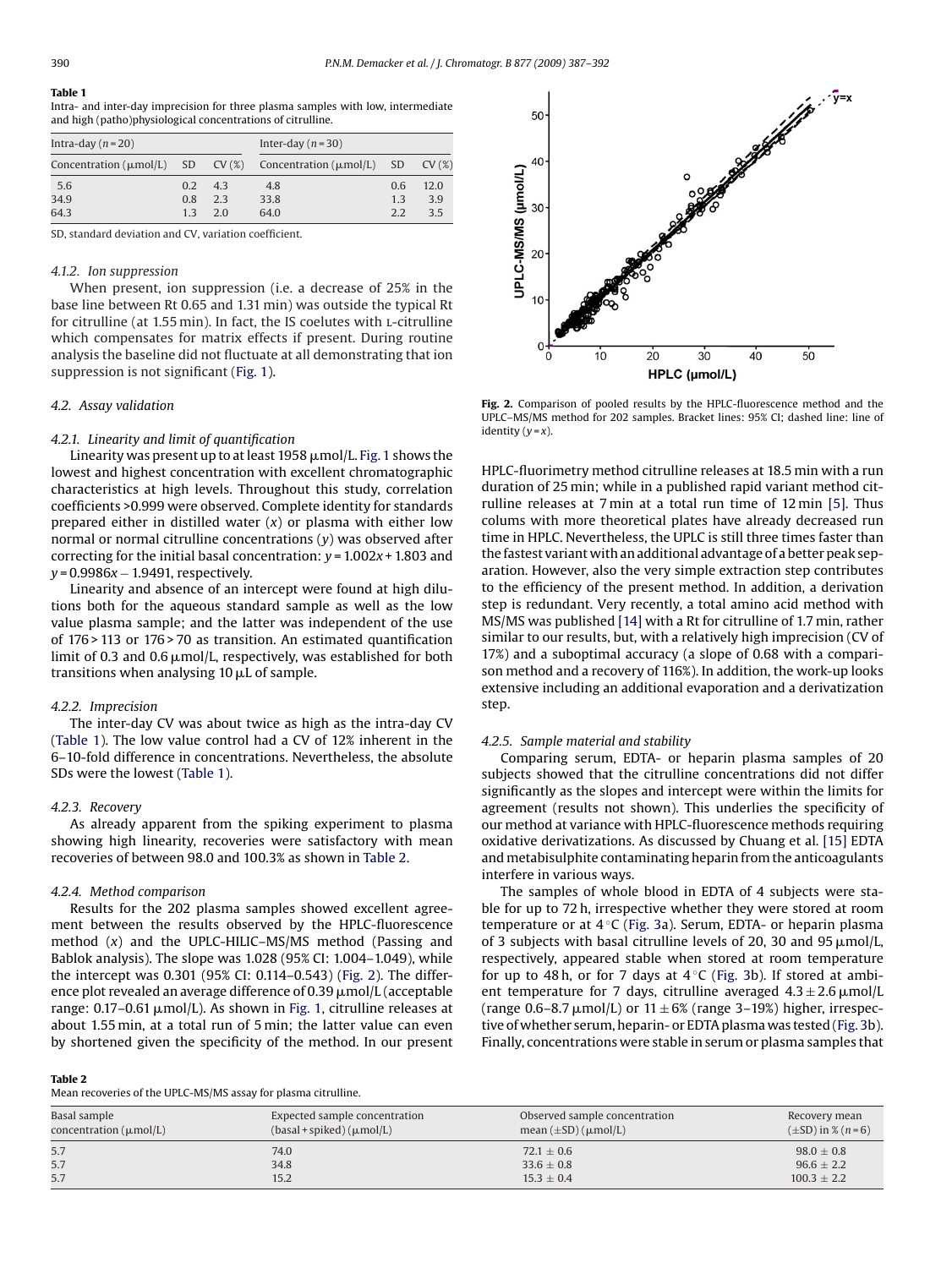<span id="page-4-0"></span>

**Fig. 3.** Storage experiments of whole blood or serum and plasma. (a) Stability of whole blood of 4 subjects stored at room temperature or at 4 ℃ for up to 72 h. (b) Stability of serum, EDTA- or heparin plasma of three subjects stored for up to 7 days at room temperature or at 4 ◦C.

had been subjected to 1, 2 or 3 freeze-thaw cycles. The results support the conclusion that whole blood anticoagulated with EDTA can be send to the laboratory by overnight postage. For reasons of accuracy we would not choose for blood spots [11], but rather for small vials or capillaries. The other findings are more of value in research settings.

# *4.2.6. Reference values*

Mean and SD plasma citrulline concentrations were  $30.5 \pm 8.8$   $\mu$ mol/L and reference values derived from these data were 13.0–48.1  $\mu$ mol/L independent of gender. For comparison: reference values among Caucasians of  $40\pm10\mu$ mol/L [\[16\],](#page-5-0)  $38 \pm 8 \mu$ mol/L [17],  $38.1 \pm 6.4 \mu$ mol/L [18],  $40 \pm 10 \mu$ mol/L [\[19\], a](#page-5-0)nd  $32 \pm 9 \mu$ mol/L [5] have been reported. The differences are minor and are likely ascribable to the selection of the study population. Furthermore, serious compromised glomerular filtration rate potentially increases circulating plasma citrulline levels (reviewed in [2]). It can be questioned whether these reference values are also suitable for neonates and children. Obviously, these subjects have less enterocyte surface, but any release of citrulline from it likely is diluted in a lower plasma volume and is metabolized by a smaller kidney. Alltogether, this equilibrium suggests a regulatory function of higher order. This equilibrium apparently explains that premature neonates [\[20\]](#page-5-0) and virus-affected children aged 2 years [\[21\],](#page-5-0) already have plasma citrulline concentrations typical for adults.

# *4.2.7. Biological variation during myeloablative therapy*

Eleven plasma samples of five patients had been collected at regular intervals during the day of transplantation as well as 1 week later. The CV% within each subject on both days correlated highly  $(r^2 = 0.96; n = 5)$ ; over both days CV's averaged  $10.0 \pm 5.1$ % (range 4.8–18.2%). A once daily sampling therefore appears adequate to monitor enterocyte function. The magnitude of the biologi-



**Fig. 4.** Course of plasma citrulline levels in a single patient during myoablative therapy

cal variation permits following closely the effect of myeloablative chemotherapy by determining daily plasma citrulline concentrations. As illustrated in Fig. 4 there is a gradual decrease in plasma citrulline concentration from the first day of chemotherapy until nadir is reached on day 18 (=7 days post-stem cell transplantation) followed by a gradual increase thereafter.

A decreased level of citrulline correlates with a reduced functional enterocyte mass indicating malfunction of the small intestines. This is independently of the inflammatory or nutritional status of patients with various conditions including short bowel syndrome, bowel ischaemia, Coeliac disease, as well as following intestinal transplantation, cytoreductive therapy and therapeutic or accidental irradiation [1–3,22–24]. A rapidly available result of citrulline in daily clinical practice would enable the clinician to precisely monitor the course of intestinal dysfunction and would offer him or her a tool to manage a patient with signs of intestinal failure which is also relevant in premature children [\[20\]. I](#page-5-0)n the setting of a stem cell transplantation after high-dose chemotherapy profound hypocitrullinema appears to predict bacteraemia [\[25\]. I](#page-5-0)n situations of intestinal failure monitoring citrulline might help direct the use of nutritional support.

# **5. Conclusion**

The UPLC–MS/MS method described here provides a robust means of rapidly measuring citrulline concentrations for use as a quantitative biomarker of functional enterocytes in different disease states in humans.

## **Acknowledgements**

We thank Marijn van Hulle, Ph.D. (Waters, Belgium) for advice and Mr Leon Tax for excellent technical assistance.

## **References**

- [1] P. Crenn, B. Messing, L. Cynober, Clin. Nutr. 27 (2008) 328.
- [2] E. Curis, I. Nicolis, C. Moinard, S. Osowska, N. Zerrouk, S. Bénazeth, L. Cynober, Amino Acids 29 (2005) 177.
- N.M.A. Blijlevens, L.C.H.W. Lutgens, A.V.M.B. Schattenberg, J.P. Donnelly, Bone Marrow Transplant. 34 (2004) 193.
- [4] B.N. Jones, J.P. Gilligan, J. Chromatogr. 266 (1983) 471.
- [5] T. Teerlink, P.A.M. van Leeuwen, A. Houdijk, Clin. Chem. 40 (1994) 245.
- [6] H. Van Eijk, D.R. Rooyakkers, N.E.P. Deutz, J. Chromatogr. 620 (1993) 143.
- [7] C. Rougé, C. Des Robert, A. Robins, O. Le Bacquer, M.F. De La Cochetière, D. Darmaun, J. Chromatogr. B 865 (2008) 40.
- J. Martens-Lobenhoffer, S.M. Bode-Böger, J. Chromatogr. B 798 (2003) 231.
- [9] G. Wu, C.J. Meininger, Methods Enzymol. 204 (2008) 177.
- [10] H.C. Yu, S. Tuteja, J.I. Moon, G.I. Kleiner, L. Conanan, J.J. Gaynor, T. Kato, D.M. Levi, S. Nishida, G. Selvaggi, C. Gandia, D. Weppler, V. Esquenazi, P. Ruiz, J. Miller, A.G. Tzakis, Transplantation 80 (2005) 1729.
- [11] B. Wuyts, V. Stove, L. Goossens, Clin. Chim. Acta 386 (2007) 105.
- [12] W. Naidong, W. Shou, Y.-L. Chen, X. Jiang, J. Chromatogr. B 754 (2001) 387.
- [13] H. Passing, W. Bablok, J. Clin. Chem. Clin. Biochem. 21 (1983) 709.